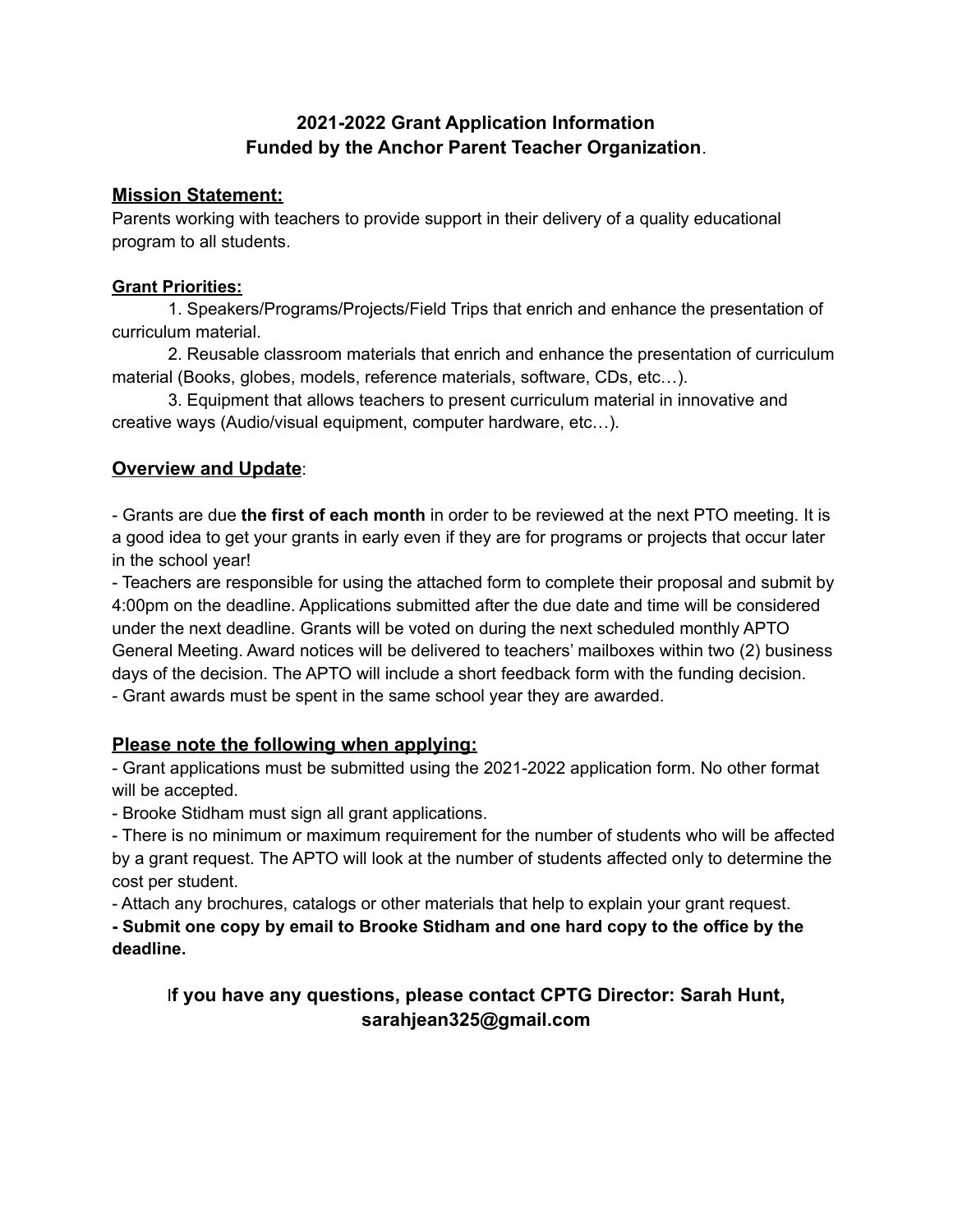# **2021-2022 ANCHOR GRANT APPLICATION Funded by the ANCHOR PARENT TEACHER ORGANIZATION**

| Project Title:                                                                                                                                                       |  |
|----------------------------------------------------------------------------------------------------------------------------------------------------------------------|--|
| Applicant's Name & Title:                                                                                                                                            |  |
| Applicant's Email:                                                                                                                                                   |  |
|                                                                                                                                                                      |  |
|                                                                                                                                                                      |  |
| Signature of applicant - indicates that the Mission Statement and Grant Committee priorities<br>have been read and understood.                                       |  |
| Signature of principal - indicates that the grant has been read, and that you believe it to be in<br>line with the Mission Statement and Grant Committee priorities. |  |
| Amount of Request:                                                                                                                                                   |  |
| Grade(s) of Students Affected:                                                                                                                                       |  |
| <b>Number of Students Affected:</b>                                                                                                                                  |  |
|                                                                                                                                                                      |  |